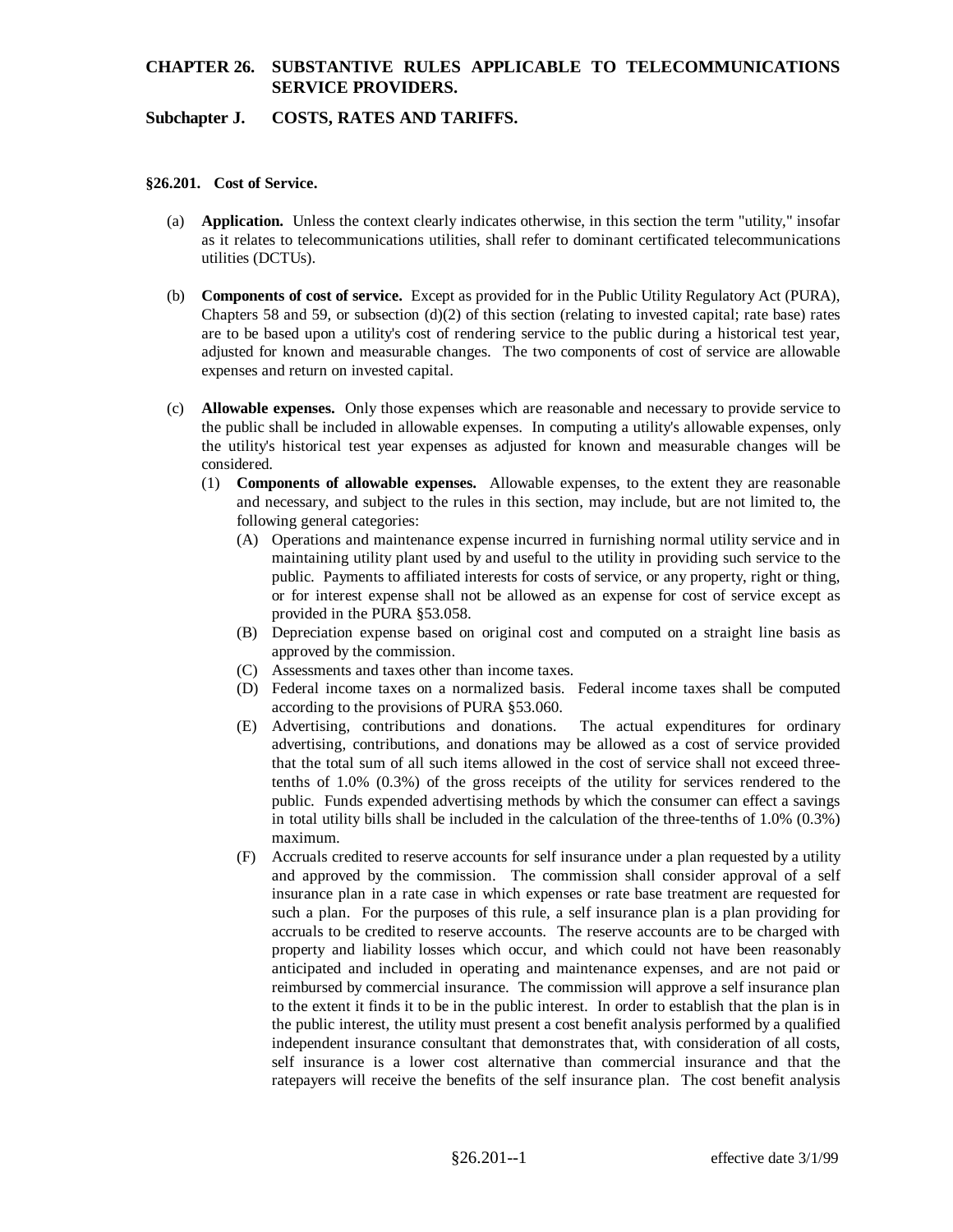## **Subchapter J. COSTS, RATES AND TARIFFS.**

#### **§26.201(c)(1)(F) continued**

shall present a detailed analysis of the appropriate limits of self insurance, an analysis of the appropriate annual accruals to build a reserve account for self insurance, and the level at which further accruals should be decreased or terminated.

- (G) Postretirement benefits other than pensions (known in the utility industry as "OPEB"). For ratemaking purposes, expense associated postretirement benefits other than pensions (OPEB) shall be treated as follows:
	- (i) OPEB expense shall be included in a utility's cost of service for ratemaking purposes based on actual payments made.
	- (ii) A utility may request a one-time conversion to inclusion of current OPEB expense in cost of service for ratemaking purposes on an accrual basis in accordance with generally accepted accounting principles (GAAP). Rate recognition of OPEB expense on an accrual basis shall be made only in the context of a full rate case.
	- (iii) A utility shall not be allowed to recover current OPEB expense on an accrual basis until GAAP requires that utility to report OPEB expense on an accrual basis.
	- (iv) For ratemaking purposes, the transition obligation shall be amortized over 20 years.
	- (v) OPEB amounts included in rates shall be placed in an irrevocable external trust fund dedicated to the payment of OPEB expenses. The trust shall be established no later than six months after the order establishing the OPEB expense amount included in rates. The utility shall make deposits to the fund no less frequently than annually. Deposits on the fund shall include, in addition to the amount included in rates, an amount equal to fund earnings that would have accrued if deposits had been made monthly. The funding requirement can be met with deposits made in advance of the recognition of the expense for ratemaking purposes. The utility shall, to the extent permitted by the Internal Revenue Code, establish a postretirement benefit plan that allows for current federal income tax deductions for contributions and allows earnings on the trust funds to accumulate tax free.
	- (vi) When a utility terminates an OPEB trust fund established pursuant to clause (v) of this subparagraph, it shall notify the commission in writing. If excess assets remain after the OPEB trust fund is terminated and all trust related liabilities are satisfied, the utility shall file, for commission approval, a proposed plan for the distribution of the excess assets. The utility shall not distribute any excess assets until the commission approves the disbursement plan.
- (2) **Expenses not allowed.** The following expenses shall never be allowed as a component of cost of service:
	- (A) legislative advocacy expenses, whether made directly or indirectly, including but not limited to legislative advocacy expenses included in professional or trade association dues;
	- (B) funds expended in support of political candidates;
	- (C) funds expended in support of any political movement;
	- (D) funds expended in promotion of political or religious causes;
	- (E) funds expended in support of or membership in social, recreational, fraternal, or religious clubs or organizations;
	- (F) additional funds expended to mail any parcel or letter containing any of the items mentioned in subparagraphs (A)-(E) of this paragraph;
	- (G) costs, including, but not limited to, interest expense, of processing a refund or credit of sums collected in excess of the rate finally ordered by the commission in a case where the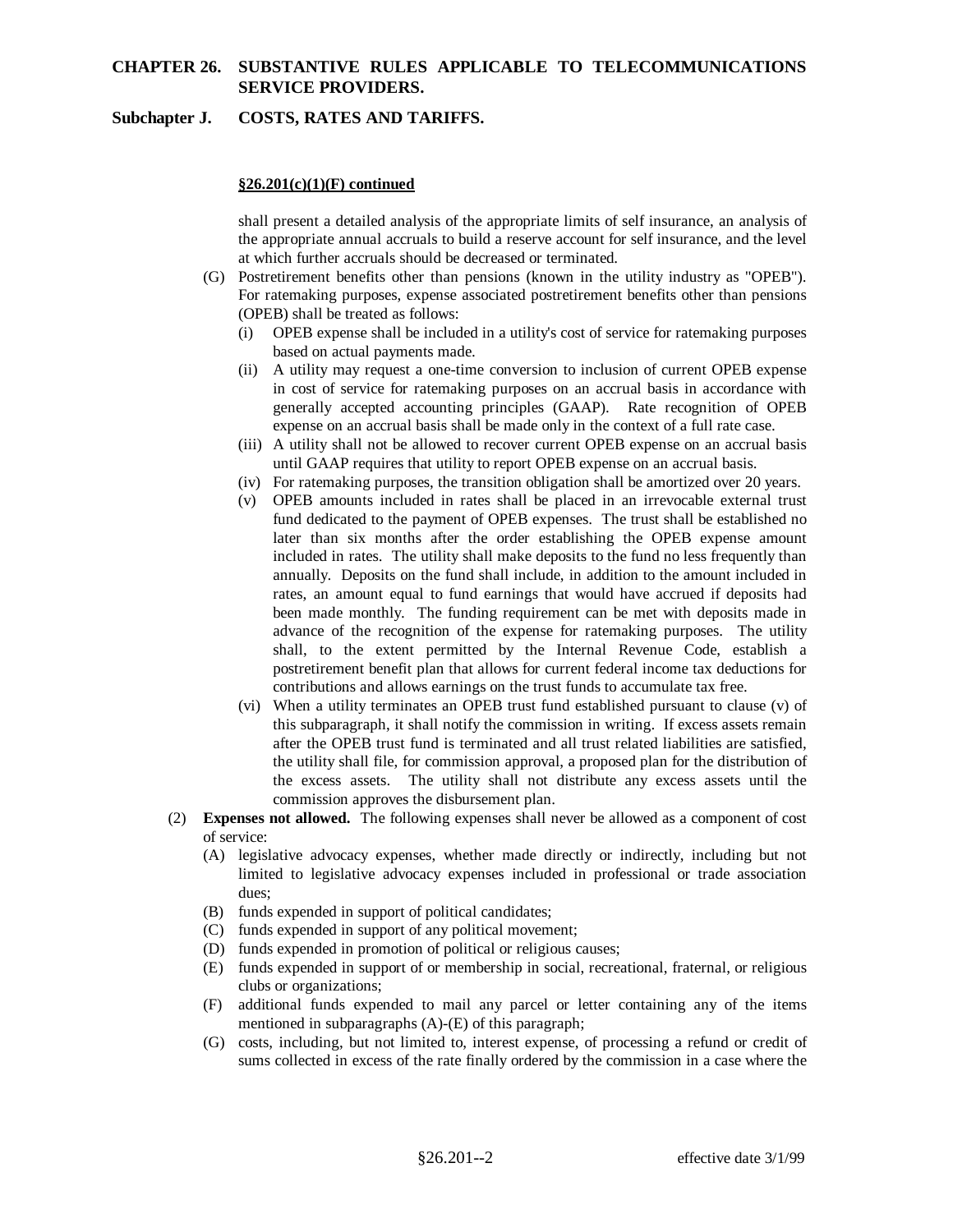## **Subchapter J. COSTS, RATES AND TARIFFS.**

#### **§26.201(c)(2)(G) continued**

utility has put bonded rates into effect, or when the utility has otherwise been ordered to make refunds;

- (H) any expenditure found by the commission to be unreasonable, unnecessary, or not in the public interest, including but not limited to executive salaries, advertising expenses, legal expenses, penalties and interest on overdue taxes, criminal penalties or fines, and civil penalties or fines.
- (d) **Return on invested capital.** The return on invested capital is the rate of return times invested capital.
	- (1) **Rate of return.** The commission shall allow each utility a reasonable opportunity to earn a reasonable rate of return, which is expressed as a percentage of invested capital, and shall fix the rate of return in accordance with the following principles.
		- (A) The return should be reasonably sufficient to assure confidence in the financial soundness of the utility and should be adequate, under efficient and economical management, to maintain and support its credit and enable it to raise the money necessary for the proper discharge of its public duties. A rate of return may be reasonable at one time and become too high or too low because of changes affecting opportunities for investment, the money market, and business conditions generally.
		- (B) The commission shall consider the efforts and achievements of the utility in the conservation of resources, the quality of the utility's services, the efficiency of the utility's operations, and the quality of the utility's management, along with other applicable conditions and practices.
		- (C) The commission may, in addition, consider inflation, deflation, the growth rate of the service area, and the need for the utility to attract new capital. The rate of return must be high enough to attract necessary capital but need not go beyond that. In each case, the commission shall consider the utility's cost of capital, which is the weighted average of the costs of the various classes of capital used by the utility.
			- (i) Debt capital. The cost of debt capital is the actual cost of debt at the time of issuance, plus adjustments for premiums, discounts, and refunding and issuance costs.
			- (ii) Equity capital. For companies with ownership expressed in terms of shares of stock, equity capital commonly consists of the following classes of stock.
				- (I) Common stock capital. The cost of common stock capital shall be based upon a fair return on its market value.
				- (II) Preferred stock capital. The cost of preferred stock capital is the actual cost of preferred stock at the time of issuance, plus an adjustment for premiums, discounts, and refunding and issuance costs.
	- (2) **Invested capital; rate base.** The rate of return is applied to the rate base. The rate base, sometimes referred to as invested capital, includes as a major component the original cost of plant, property, and equipment, less accumulated depreciation, used and useful in rendering service to the public. Components to be included in determining the overall rate base are as set out in subparagraphs (A)- (F) of this paragraph.
		- (A) Original cost, less accumulated depreciation, of utility plant used by and useful to the utility in providing service.
			- (i) Original cost shall be the actual money cost, or the actual money value of any consideration paid other than money, of the property at the time it shall have been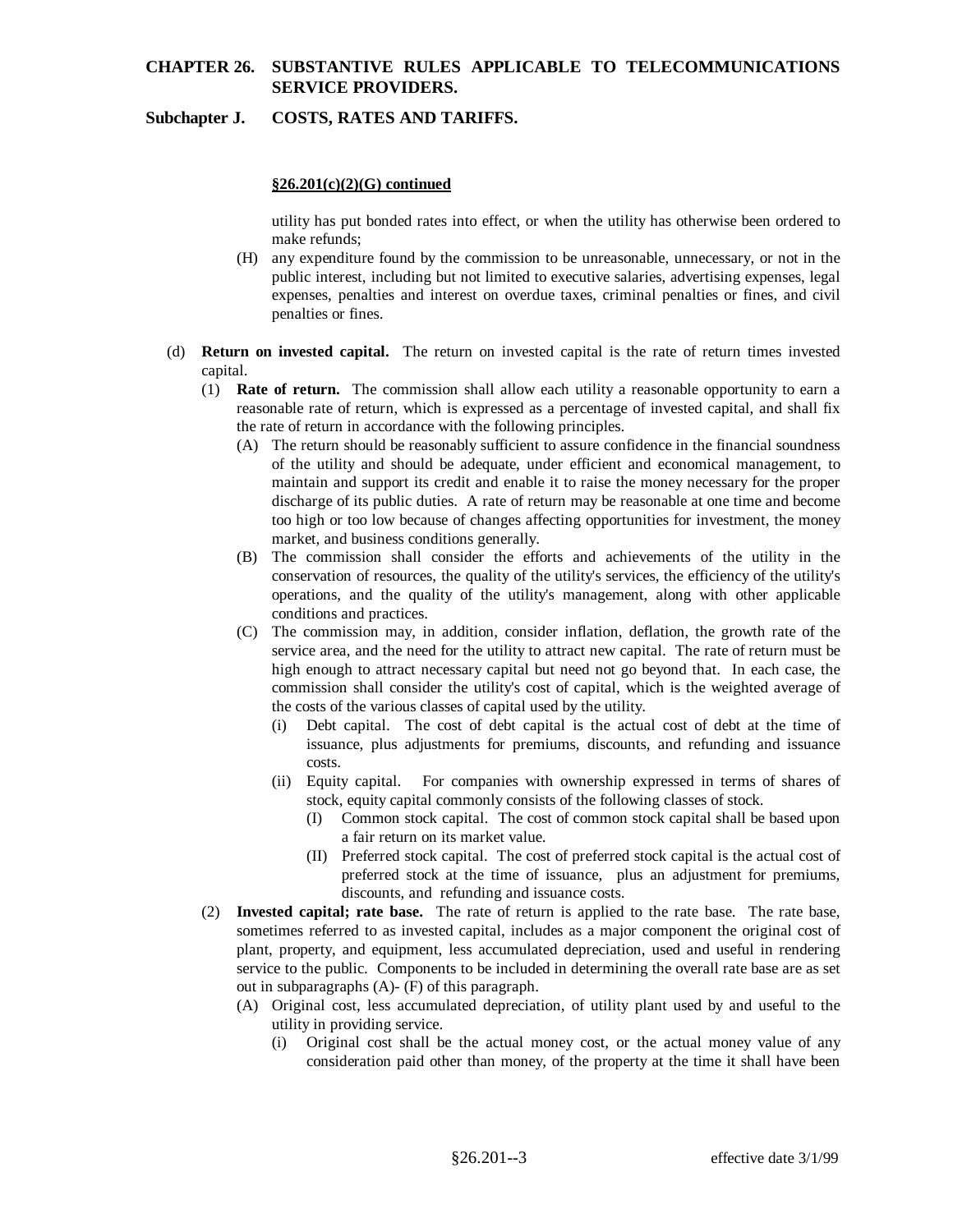## **Subchapter J. COSTS, RATES AND TARIFFS.**

## **§26.201(d(2)(A)(i) continued**

dedicated to public use, whether by the utility which is the present owner or by a predecessor.

- (ii) Reserve for depreciation is the accumulation of recognized allocations of original cost, representing recovery of initial investment, over the estimated useful life of the asset. Depreciation shall be computed on a straight line basis.
- (iii) Payments to affiliated interests shall not be allowed as a capital cost except as provided in PURA §53.058.
- (B) Working capital allowance to be composed of, but not limited to the following:
	- (i) Reasonable inventories of materials and supplies held specifically for purposes of permitting efficient operation of the utility in providing normal utility service. This amount excludes inventories found by the commission to be unreasonable, excessive, or not in the public interest.
	- (ii) Reasonable prepayments for operating expenses. Prepayments to affiliated interests shall be subject to the standards set forth in PURA §53.058.
	- (iii) A reasonable allowance for cash working capital. The following shall apply in determining the amount to be included in invested capital for cash working capital:
		- (I) Cash working capital for all DCTUs shall in no event be greater than onetwelfth of total annual operations and maintenance expense, excluding amounts charged to operations and maintenance expense for materials, supplies, and prepayments.
		- (II) For telephone cooperatives, one-twelfth of operations and maintenance expense excluding amounts charged to operations and maintenance expense for materials, supplies, and prepayments will be considered a reasonable allowance for cash working capital.
		- (III) Operations and maintenance expense does not include depreciation, other taxes, or federal income taxes, for purposes of subclauses (I), (II), (V), and (VI) of this clause.
		- (IV) For all telephone DCTUs with 31,000 or more access lines, a reasonable allowance for cash working capital, including a request of zero, will be determined by the use of a lead-lag study. A lead-lag study will be performed in accordance with the following criteria:
			- (-a-) The lead-lag study will use the cash method; all non-cash items, including but not limited to depreciation, amortization, deferred taxes, prepaid items, and return (including interest on long-term debt and dividends on preferred stock), will not be considered.
			- (-b-) Any reasonable sampling method that is shown to be unbiased may be used in performing the lead-lag study.
			- (-c-) The check clear date, or the invoice due date, whichever is later, will be used in calculating the lead-lag days used in the study. In those cases where multiple due dates and payment terms are offered by vendors, the invoice due date is the date corresponding to the terms accepted by the utility.
			- (-d-) All funds received by the utility except electronic transfers shall be considered available for use no later than the business day following the receipt of the funds in any repository of the utility (e.g. lockbox, post office box, branch office). All funds received by electronic transfer will be considered available the day of receipt.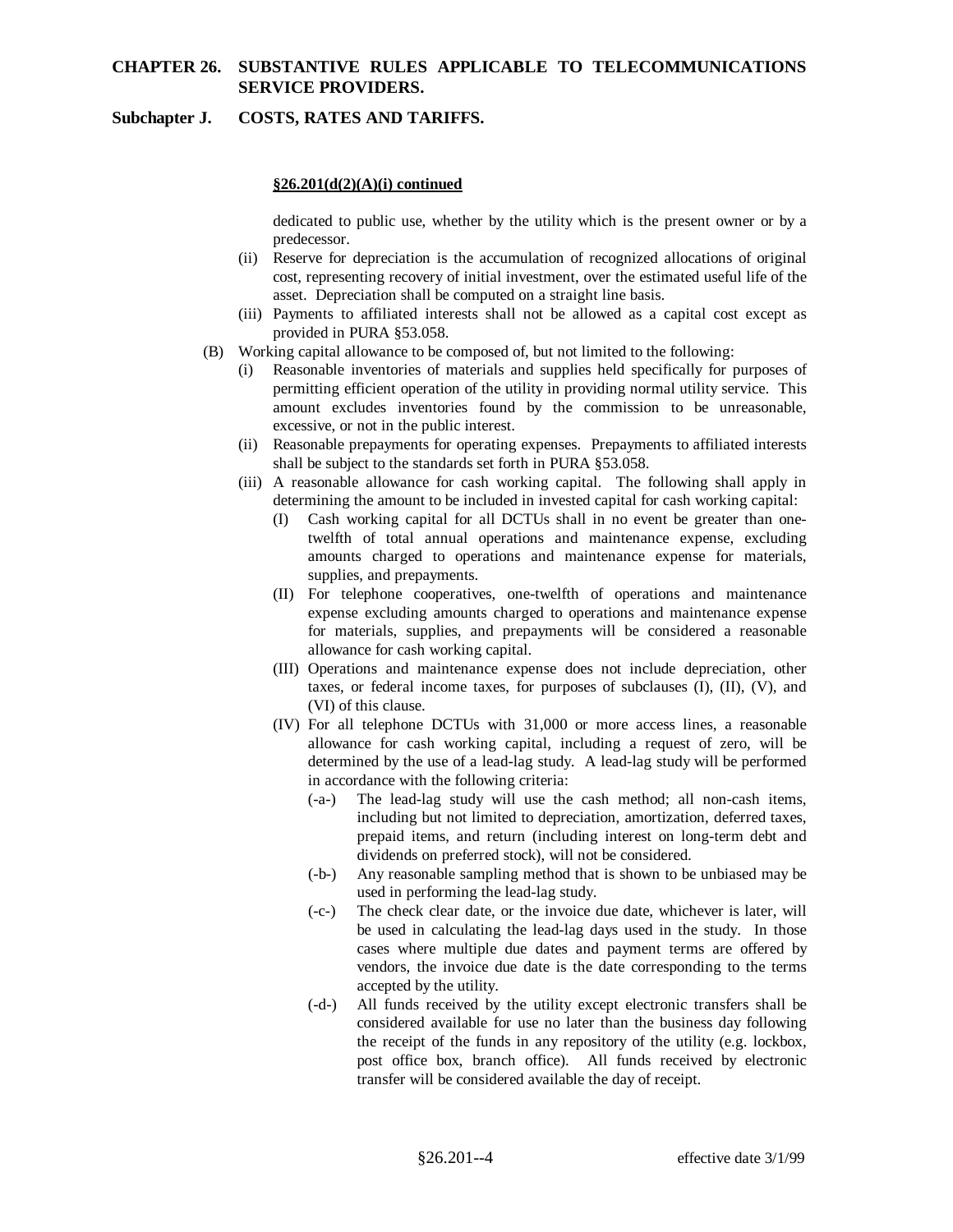### **Subchapter J. COSTS, RATES AND TARIFFS.**

#### **§26.201(d)(2)(B)(iii)(IV) continued**

- (-e-) For utilities the balance of cash and working funds included in the working cash allowance calculation shall consist of the average daily bank balance of all non-interest bearing demand deposits and working cash funds.
- (-f-) The lead on federal income tax expense shall be calculated by measurement of the interval between the mid-point of the annual service period and the actual payment date of the utility.
- (-g-) If the cash working capital calculation results in a negative amount, the negative amount shall be included in rate base.
- (V) If cash working capital is required to be determined by the use of a lead-lag study under the previous subclause and either the utility does not file a lead lag study or the utility's lead-lag study is determined to be so flawed as to be unreliable, in the absence of persuasive evidence that suggests a different amount of cash working capital, an amount of cash working capital equal to negative one-twelfth of operations and maintenance expense will be presumed to be the reasonable level of cash working capital.
- (VI) For all investor-owned telephone DCTUs with fewer than 31,000 access lines, cash working capital shall be calculated by any method that the commission determines to be reasonable, subject to subclause (III) of this clause.
- (C) Deduction of certain items which include, but are not limited to, the following:
	- (i) accumulated reserve for deferred federal income taxes;
	- (ii) unamortized investment tax credit to the extent allowed by the Internal Revenue Code;
	- (iii) contingency and/or property insurance reserves;
	- (iv) contributions in aid of construction;
	- (v) customer deposits and other sources of cost-free capital;
- (D) Construction work in progress. The inclusion of construction work in progress is an exceptional form of rate relief. Under ordinary circumstances the rate base shall consist only of those items which are used and useful in providing service to the public. Under exceptional circumstances, the commission will include construction work in progress in rate base to the extent that the utility has proven that:
	- (i) the inclusion is necessary to the financial integrity of the utility; and
	- (ii) major projects under construction have been efficiently and prudently planned and managed. However, construction work in progress shall not be allowed for any portion of a major project which the utility has failed to prove was efficiently and prudently planned and managed.
- (E) Self insurance reserve accounts. If a self insurance plan is approved by the commission, any shortages to the reserve account will be an increase to the rate base and any surpluses will be a decrease to the rate base. The utility shall maintain appropriate books and records to permit the commission to properly review all charges to the reserve account and determine whether the charges being booked to the reserve account are reasonable and correct.
- (F) Requirements for post test year adjustments.
	- Post test year adjustments for known and measurable rate base additions (increases) to historical test year data will be considered only as set out in subclauses (I)-(IV) of this clause.
		- (I) Where the addition represents plant which would appropriately be recorded: